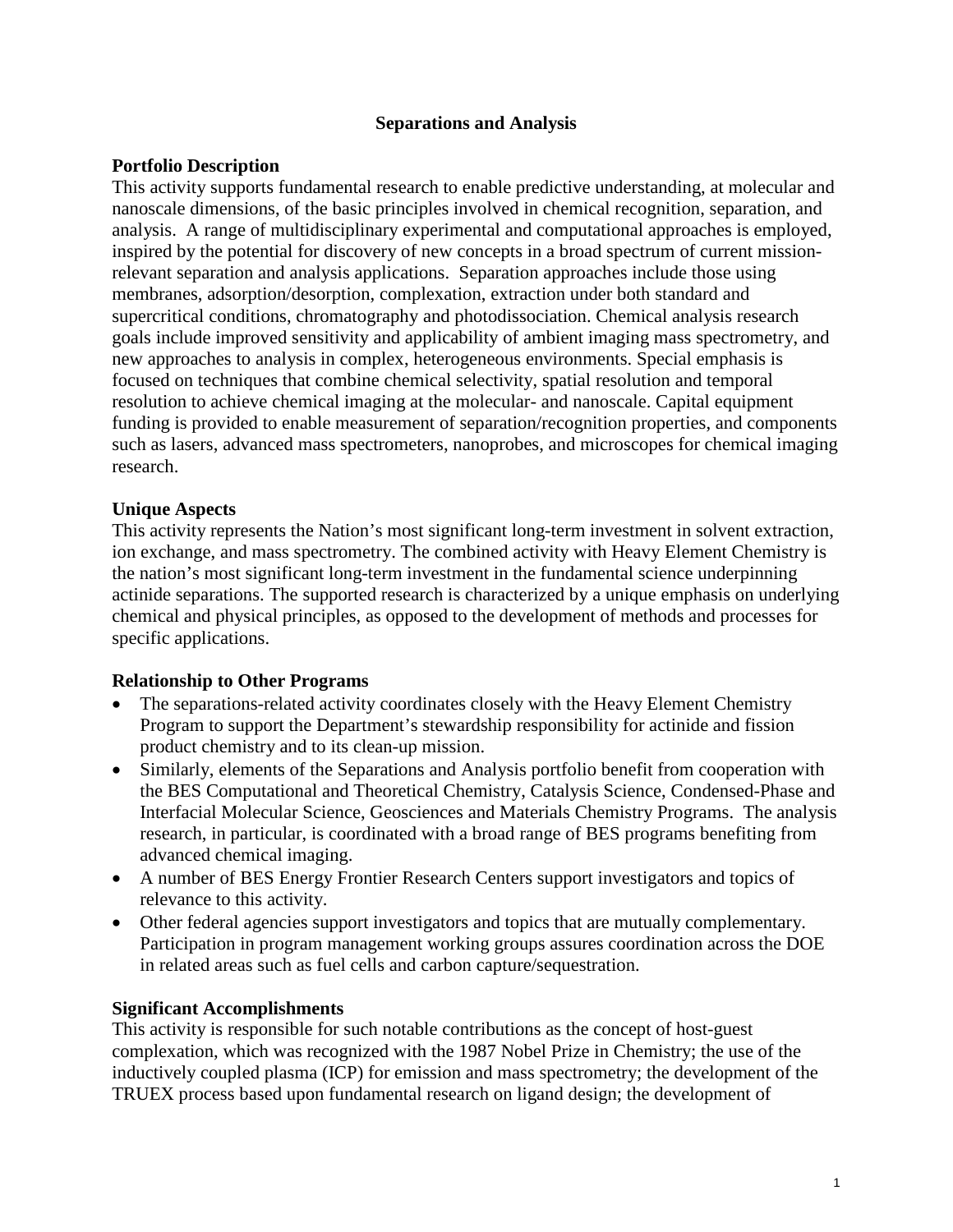SIMION, a program to simulate the motion of ions in fields that has become the standard tool internationally for development of ion lens.

More recent accomplishments include:

- A new calixerene ligand-based separations process that complexes Cs+ based on research and development work performed by BES researchers at Oak Ridge National Laboratory is being used to clean up waste tanks at Savannah River National Laboratory.
- Significant contributions to the discovery of metal-organic framework (MOF) materials for carbon capture and other gas separations.
- New approaches to ion separations have resulted in related applications (e.g. patents applicable to desalination).
- A revolution in ambient and imaging mass spectrometry is having very broad impacts in the analysis community.
- New approaches for aerosol and particulate analysis that are impacting the atmospheric and climate change research communities.

# **Mission Relevance**

Early relevance to the Manhattan Project and nuclear defense has broadened to cleanup of accumulated legacy wastes from the cold war era, improved efficacy and energy efficiency in industrial chemical and energy production, the growing emphasis on alternative energy sources and climate change, and on the separations and analysis requirements of the nanoscale revolution.

## **Scientific Challenges**

Challenges in separation science include the development of a deeper understanding of processes driven by small energy differences. These include self-assembly and molecular recognition, adsorption/desorption, crystallization, dispersion, coalescence, and transport properties of new membrane concepts and materials. The development of fundamental principles to guide design and synthesis of ligands, adsorbents, and self-assembled complexants and membranes are also required. These, in turn, pose challenges to analysts to characterize these and related amorphous materials through analysis of scattering data or other methods. Other analytical challenges include direct observation of molecular scale interactions, self-assembly and chemical reactions. A deeper understanding of laser-material interactions, as well as ionization and excitation sources, for optical and mass spectrometric analyses is also required. Significant challenges are posed by elucidation of principles to underlie diagnostics at interfaces between synthetic materials and biomolecules, at oxide-aqueous interfaces, and to monitor spatial and temporal processes in and on the surfaces of living cells. Though understanding at the molecular level is required, there is currently insufficient knowledge to extend that understanding from the molecular level to the nanoscale, to mesoscale, and finally, to macroscale phenomena.

# **Projected Evolution**

Separations research will continue to advance the understanding and control of the atomic and molecular interactions between target species and separations media, and the resulting molecular structures, dynamics, kinetics and transport properties resulting in desired meso- and macroscopic functionalities. Particular current interests include such topics as supramolecular recognition; synthesis of new porous materials; interfacial properties at the nanoscale; ligand